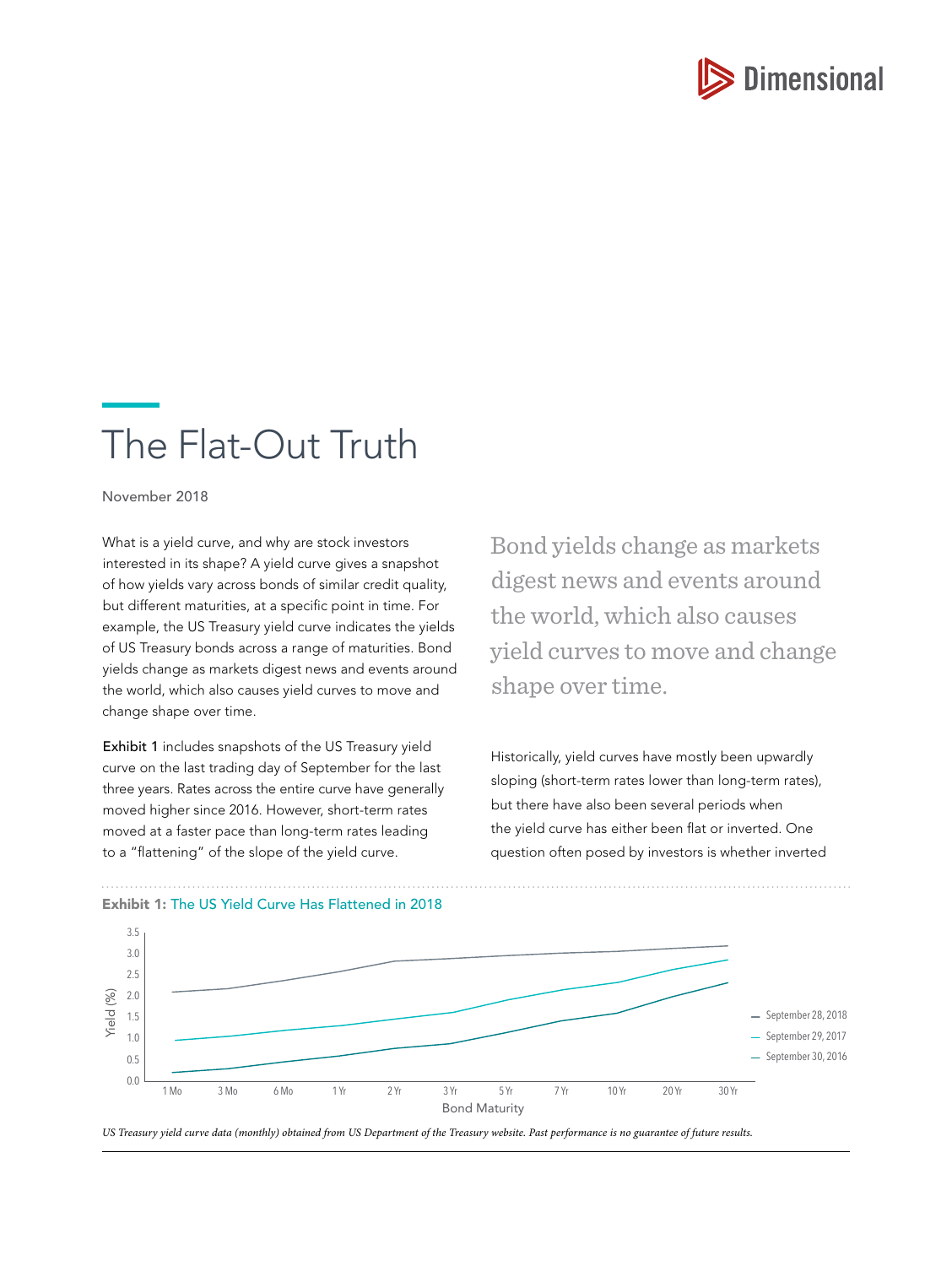yield curves predict a future stock market decline. While the handful of instances of curve inversions in the US may concern investors, the small number of examples makes it difficult to determine a strong connection, and evidence from around the world suggests investors should not extrapolate from the US experience.

#### THE US MARKET

Exhibit 2 illustrates growth of a hypothetical \$1,000 investment in the S&P 500 Index since June 1976 plotted against the difference between 10-year and 2-year Treasury yields. This difference is referred to as the term spread<sup>1</sup> and is a commonly used measure of yield curve steepness. Also marked on the chart are the onset of the four periods when the yield curve inverted for at least two consecutive months, and short-term rates began to exceed long-term rates.

The inversion prior to the 2008 financial crisis is interesting to review. The US yield curve inverted in December 2005, after which the S&P 500 Index posted a positive 12-month return. The yield curve's slope became positive again in June 2007, well prior to the market's major downturn from October 2007 through February 2009. If an investor had interpreted the inversion as a sign of an imminent market decline, being out of stocks during the inverted period could have resulted in missing out on stock market gains. And if the same investor bought additional stock once the curve's slope became positive, they would also have been exposed to the stock market weakness that followed.

Exhibit 2: Relation Between Yield Curve Inversions and US Stock Market Performance

Monthly Data: June 1976–September 2018



In USD. US Treasury yield curve data (monthly) obtained from FRED, Federal Reserve Bank of St. Louis. S&P 500 Index © 2018 S&P Dow Jones Indices LLC, a division of S&P Global. All rights reserved. Indices are not available for direct investment. Their performance does not reflect the expenses associated with the management of an actual portfolio. Past performance is no guarantee of future results.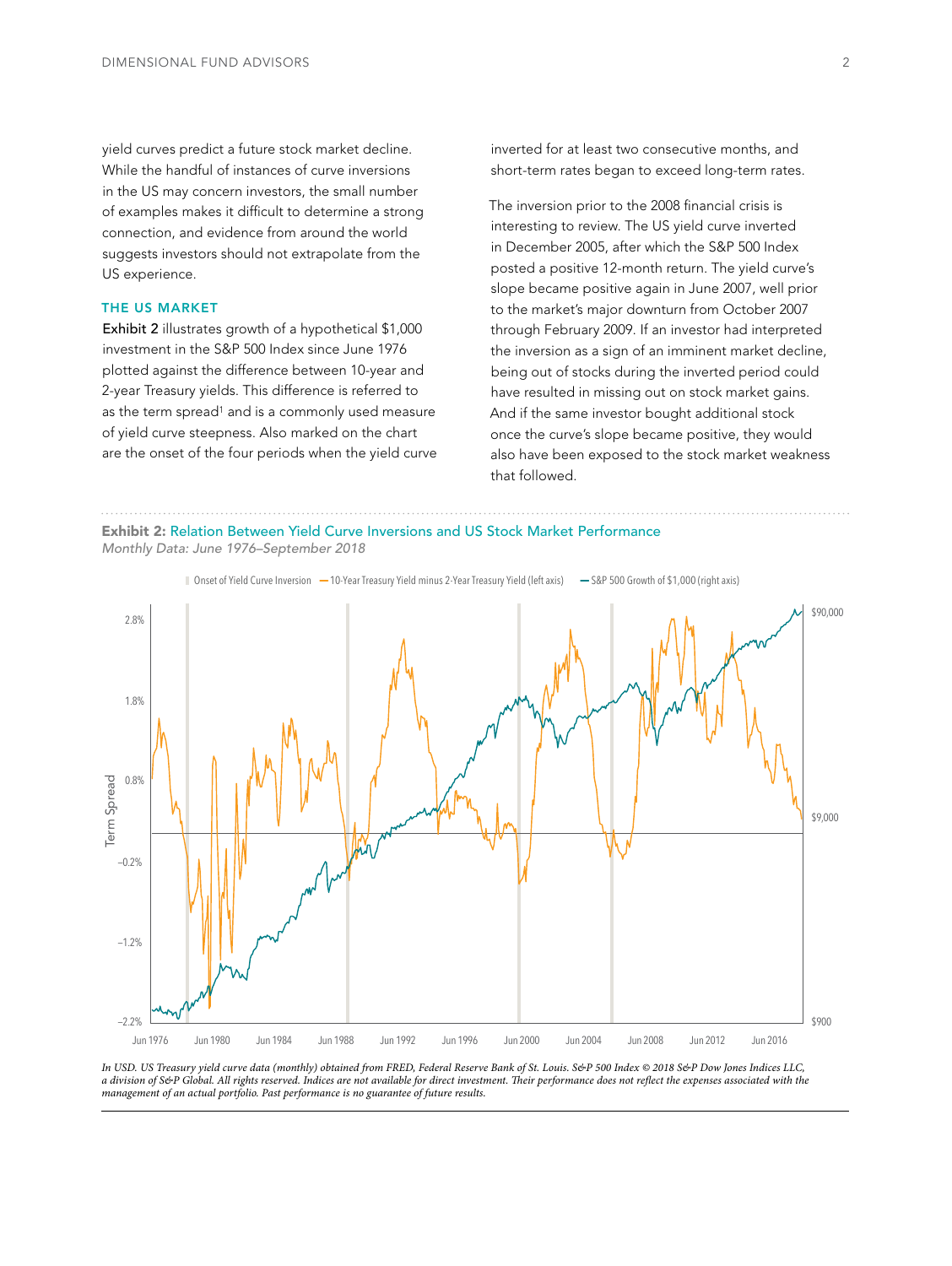

#### Exhibit 3: Stock Market Performance in Selected Developed Countries Following a Yield Curve Inversion

Yield curve inversions based on 2-year and 10-year government bond yields for each country. Yields obtained from Reserve Bank of Australia, Bundesbank, Japanese Ministry of Finance, Bank of England, European Central Bank, and US Federal Reserve. Stock returns based on local currency MSCI indices. MSCI Australia Index (gross div., AUD), MSCI Germany Index (gross div., EUR), MSCI Japan Index (gross div., JPY), MSCI United Kingdom Index (gross div., GBP), MSCI USA Index (gross div., USD.) These countries were selected to represent the world's major developed country currencies. Indices are not available for direct investment. Their performance does not reflect the expenses associated with the management of an actual portfolio. MSCI data © MSCI 2018, all rights reserved. Past performance is no guarantee of future results

## Increasing the Sample

The small number of US yield curve inversions over the last 40 years makes it challenging to draw strong conclusions about the effect on stock market performance. We can, however, look at other countries to gain a better sense of the relation between inversions and subsequent market returns. Exhibit 3 shows the hypothetical growth of 1,000 of the country's local currency invested in the local stock market index the month before yield curve inversions began in five major developed nations, including the US, since 1985.

In 10 out of 14 cases of inversion, local investors would have had positive returns investing in their home markets after 36 months. This is not much less than the historical experience of these markets over the same time frame, regardless of the shape of the yield curve.2 These results show that it is difficult to predict the timing and direction of equity market moves following a yield curve inversion.

Though the data set is limited, an analysis of yield curve inversions in five major developed countries shows that an inversion may not be a reliable indicator of stock market downturns. So, what can investors do if they are concerned about potential equity weakness? By developing and sticking to a long-term plan that is in line with their risk tolerance, investors may be better able to look past short-term noise and focus on investing in a systematic way that will help meet long-term goals.

# APPENDIX: TERM SPREAD AND SELECTED INVERSION EVENTS

For the purposes of this paper, a new inversion is defined, based on month-end data, as two consecutive months of inversion. Using two consecutive months of inversion helps to avoid short-term events that may not be as impactful to markets. An inversion is deemed to have ended when there has been no more than one inversion within a 12-month period. (Again, we apply the one-month exception to avoid potential false positives.)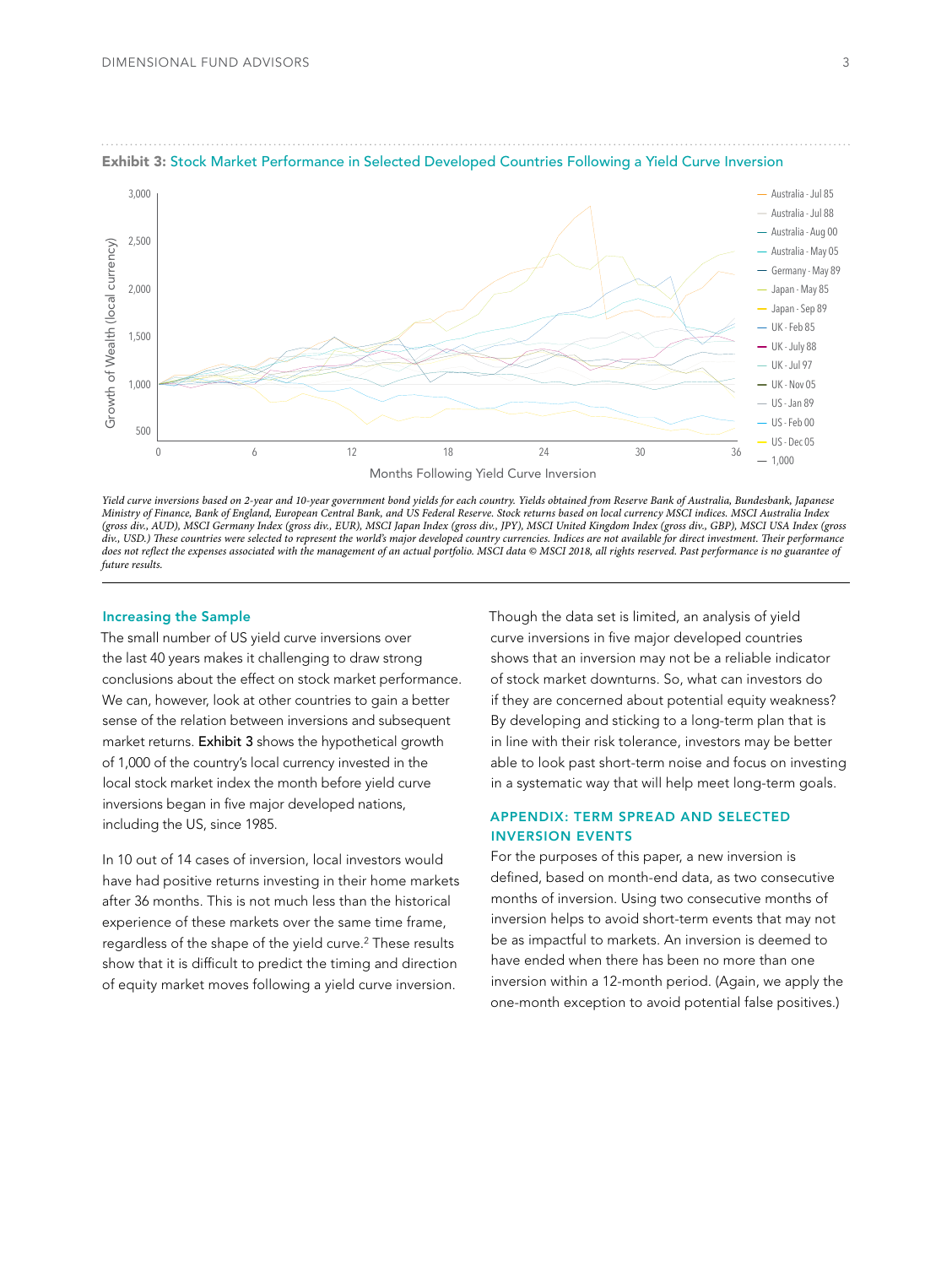